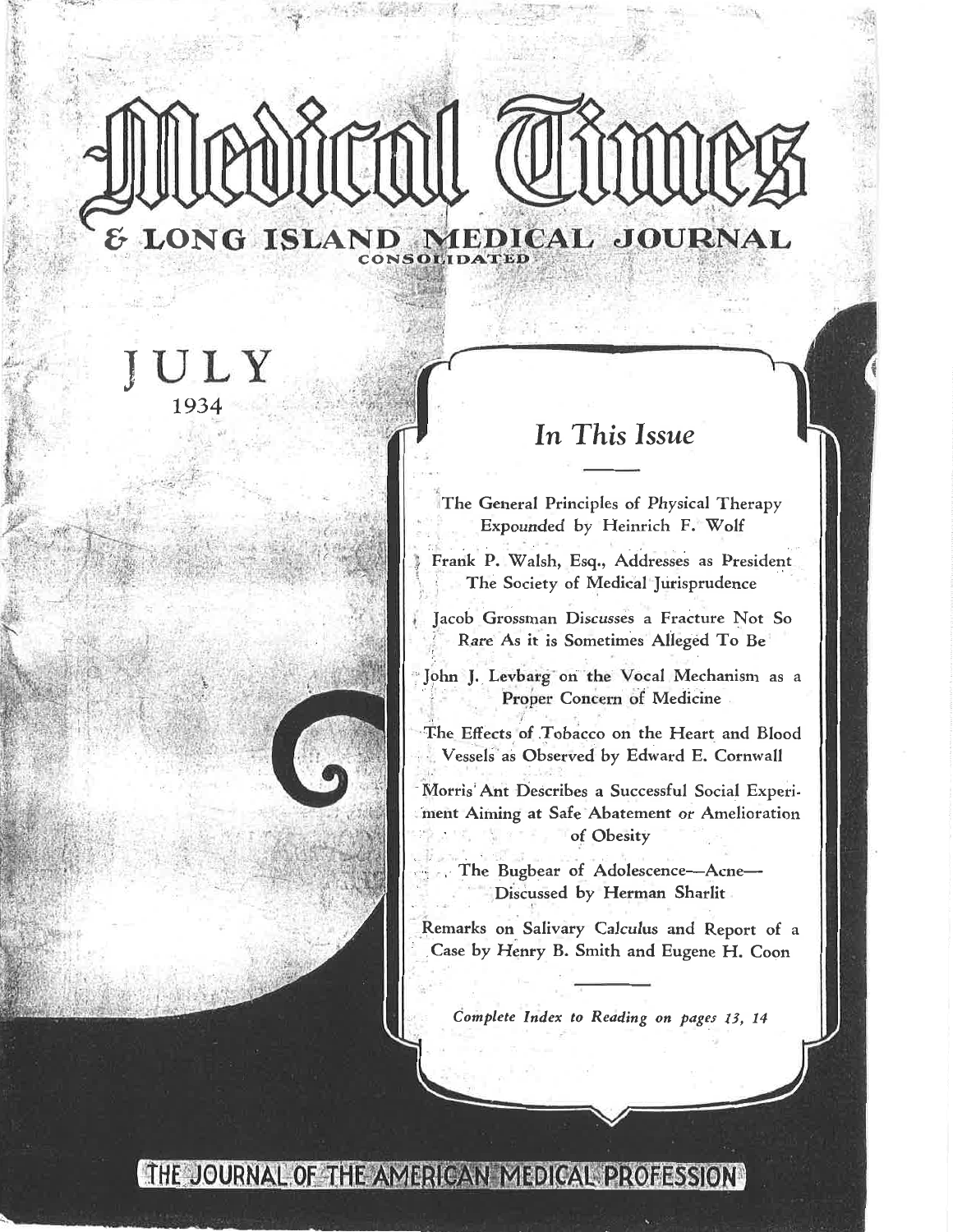#### Edward E. Cornwall, M.D., F.A.C.P., Brooklyn, New York

 $\mathcal T$  HEN we approach the subject of tobacco pathology we are immediately impressed by two facts. One is, that our knowledge of this subject is not so great as would naturally be expected, considering the long time during which the effects of tobacco on the human organism have been under observation and the large amount of the available clinical material. The other is, that when we investigate this subject we encounter peculiar difficulties. There are not only the intrinsic difficulties, but also those which arise out of the extraordinary esteem in which tobacco is very generally held. Tobacco appears to be not as other drugs; it seems to possess a special privilege and to have powerful friends at court. We find poets singing its praises, clergymen speaking of it in terms of commendation, and scientists and even physicians showing a disposition to look only at its good qualities. In a recent number of the Lancet we find such a statement as this: "Medical opinion is inclined to<br>favor indulgence in smoking." The writer in dealing with this subject is perhaps the more keenly sensible of these peculiar difficulties because he himself has smoked for over forty years. And the intrinsic difficulties, moreover, are aggravated by the wide variation in susceptibility to the effects of tobacco which obtains in different individuals. Some can use tobacco in large amounts for many years and live to an advanced age without suffering bad consequences, or bad consequences which are recognized; while others experience toxic effects from very moderate indulgence. And tobacco has the negative advantage, that its use is not associated with definite antisocial features, as is the case with opium addiction and alcoholism.

When we investigate the seamy side of tobacco we are apt to have our attention drawn early to its effects on the circulatory apparatus. It is usually symptoms of circulatory disorder that bring the tobacco patient to the physican. The bad effects of tobacco on the alimentary tract, on the nervous system and on mental and physical efficiency seem not to disturb him so much, or they excite his apprehensions less.

The tobacco heart has been named and is well known by its name, but its nature is not well known. We are very much in the dark as to its pathology. Lewis sums up our knowledge of the most serious pathological heart condition which has been attributed to tobacco as follows: "It is suspected, but not proved, that heavy tobacco smoking can lead to degeneration of the arteries, including the coronary vessels." Experiments on animals have been made which go to show that tobacco lessens the electrical excitability of the cardiac muscle; but this is not sufficient to prove that tobacco is regularly a causative agent in the production of myocardial degeneration. That its excessive use can produce changes

Read before the American Therapeutic Society, Cleveland, Ohio, June 9, 1934.

 $\sim$ 

in the rate and rhythm of the heart's action is pretty well established. It has been widely stated that tobacco raises the blood pressure; but on the other hand, low blood pressure is often observed in chronic tobacco poisoning. In tobacco cases with demonstrable cardiac or vascular lesions it is difficult to determine the share in the pathology which properly belongs to tobacco. In the present state of our knowledge the tobacco heart appears to be mostly a matter of symptoms and functional disturbances. But the fact has to be borne in mind that pathological physiology and pathological anatomy differ essentially only in degree; and that long continued abnormal physiology may result in perma-<br>nent structural changes. The proposition can hardly be denied that tobacco is intrinsically a toxic agent, and that it is entitled to qualify at least as a contributing factor in cardiovascular pathology.

Definite knowledge of the pathological changes produced by tobacco in the cardiovascular apparatus being largely lacking and difficult to obtain directly. the most convenient way to study the tobacco heart would seem to be by clinical observation. The following cases are cited in illustration of its clinical aspects (Reports of four of these cases have previously been published by the writer<sup>1</sup>).

Case I. A man of thirty-five, an intellectual worker, but fond of out-of-doors sports; with good general health and no previous morbid history of significance; whose parents never used tobacco; began to smoke at the age of eighteen, acquiring his tolerance with unusual difficulty, and soon became an excessive smoker. He gave the following history. At different times during the previous year or two, after unusually heavy smoking (twelve to fifteen cigars a day), he experienced a sensation of unease or a dull pain in the precordium just below the left nipple. Sometimes after a cold plunge or a very cold shower bath he felt short of breath. On one occasion after carrying a heavy load up one flight of stairs he suffered for several hours from a sense of cardiac oppression, a dull pain in the pre-<br>cordium and shortness of breath. Lately the cardiac unease and the dull pain in the precordium have occurred more frequently than formerly and were more easily provoked, which induced him to lessen considerably the amount of his smoking.

Physical examination showed him to be well nourished and of a healthy appearance. His skin was warm and ruddy, which is habitual with him, as well as facile perspiration. A slight enlargement of the area of deep cardiac dullness was made out (perhaps due to athletics). His heart sounds were soft but clear, his heart action was slow, and there were occasional extrasystoles. His blood pressure was, systolic, 115; diastolic, 60.

Immediately after the examination of his blood pressure above recorded, he smoked a pipeful of tobacco, and fifteen minutes later his blood pressure was found to be systolic, 115, and diastolic, 70,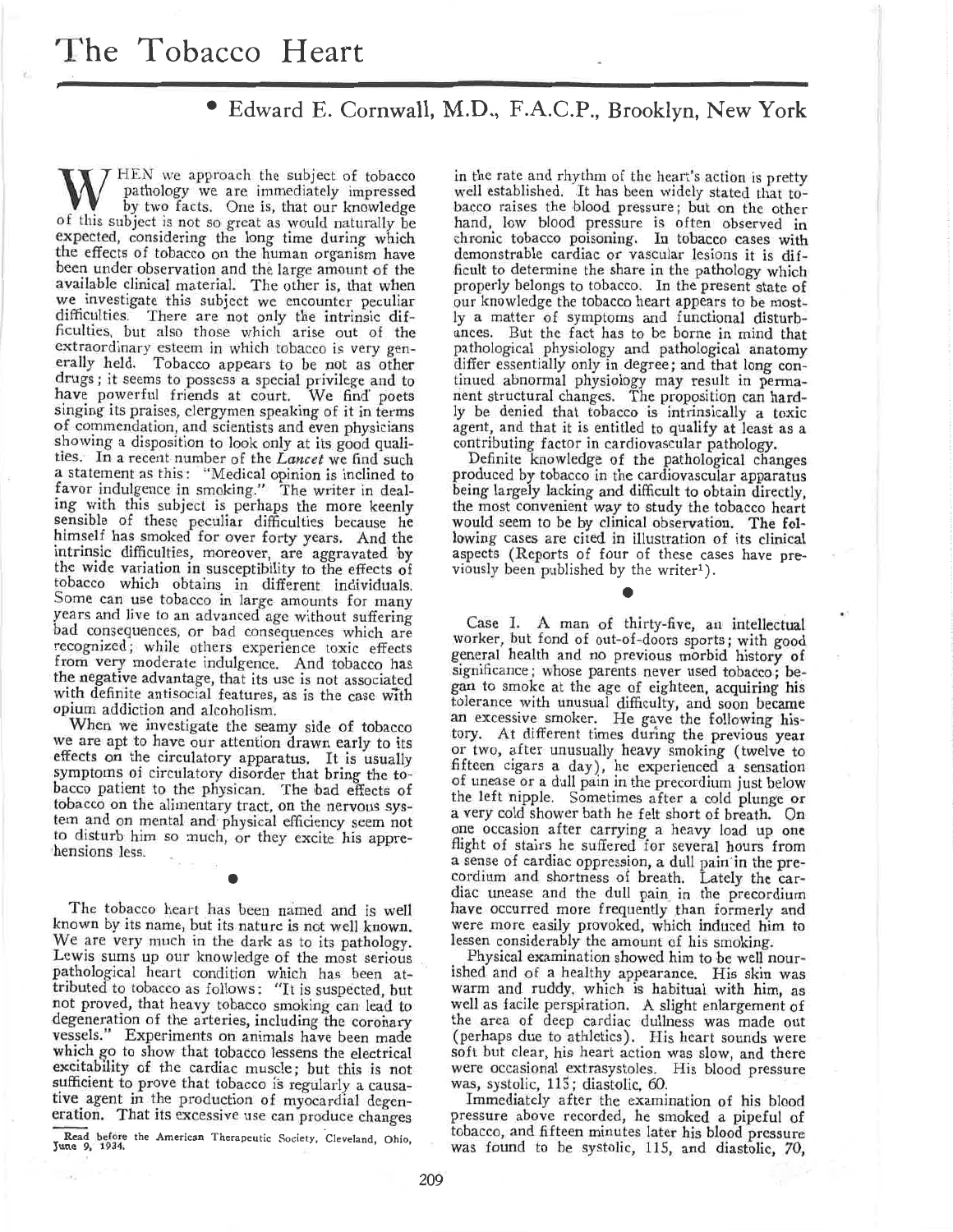showing a slight rise in the diastolic pressure without a rise in the systolic pressure. During the following two months the systolic pressure, as ob-<br>served, ranged between 85 and 110, being most of the time around 100; the diastolic pressure ranged between 60 and 65; and the pulse pressure ranged between 30 and 40, except on one occasion when it was found to be only 20. After two months the blood pressure began to rise, so that the systolic pressure was often found between 115 and 125, the diastolic pressure remaining between 65 and 75. The pulse rate was found mostly between 60 and 70. Six months after the first observation above recorded the blood pressure was found to be, systolic, 125, and diastolic, 65; and the pulse rate was found to be 60. An exercise test made at this time caused a fall of ten points in both systolic and diastolic pressures, and a slight rise in the pulse rate.

Under treatment, which consisted of reduction of his tobacco to a small amount, his symptoms abated and finally practically disappeared; but they could be recalled by increasing his smoking.

The above observations were made twenty years ago. Since then the patient has been more or less under the writer's continued observation. He has been free from the symptoms above described and in good general health, but he has used tobacco with great moderation, for he has learned by experience that more than moderate indulgence will bring back his heart symptoms: he can bring back the angina by smoking three cigars in one evening.

CASE II. A man of forty-four, a physician, whose previous health was generally good, except<br>for several attacks of renal colic; who was a very hard worker in his profession; and who was a heavy smoker of cigars; had a sudden attack of faintness, in which, however, he did not entirely lose consciousness. His blood pressure, taken near the time of this attack, was systolic, 92, and diastolic, 80, and his pulse was so feeble that its rate could not be well made out, but it seemed slow. These symptoms continued for about a week, slowly improving. During this period, and at rare intervals during the previous two years, he had slight but definite attacks of precordial pain coming on in the night time. His treatment consisted of rest in bed for two weeks, and, after that, gradual return to ordinary activities, and complete abstention from tobacco. Two months after the above mentioned attack of faintness he still complained of general weakness, but was free from particular symptoms. His blood pressure ranged between 100 and 125, systolic, the diastolic pressure being around 70. Six months after the initial attack, he was very nearly back to his normal condition, and had resumed the use of tobacco, but in great moderation.

CASE III. A man of twenty-five, a physician, who was an excessive smoker of cigarettes, awoke one<br>morning feeling very weak. His pulse rate was<br>between 50 and 60, and his blood pressure was very low, as estimated by the finger on the radial artery. After rest in bed for two days and abstention from tobacco, his heart action returned to the normal.

CASE IV. A man of thirty-seven, a physician, who had an unusual susceptibility to the effects of tobacco, and for that reason had never smoked much. suffered precordial pain after smoking one-half of a Observation on one such occasion showed cigar. that his diastolic blood pressure rose ten points, while his systolic pressure remained unchanged; his blood pressure was generally low.

CASE V. A man of thirty-two, a physician, who was a hard worker at his profession, and also a heavy smoker of cigarettes, suffered during the preceding two years from occasional attacks characterized by a feeling of oppression or crowding in his<br>anterior left chest, pain and air hunger. The pain was increased by taking a deep breath, but did not radiate and had no relation to exertion. In the first attack, which came on in the night time, the pain was so severe that the patient says that he was unable to turn in bed or reach for the telephone; the pain lasted about two hours, after which he went to sleep; when he awoke in the morning the pain was gone. With this pain there was tenderness in a small area of the precordium. Between the attacks of pain, and especially recently, this precordial hyperesthesia was present. His electrocardiogram was negative; physical examination of his heart was negative; and x-ray examination of his chest was negative. His pulse rate on first examination was 72, and his blood pressure was, systolic, 112, and diastolic, 65. He abstained from tobacco for several days, and was relieved of his symptoms. Then he smoked one cigar, and the pain came back and lasted ten minutes, and the tender spot in the precordium came back and lasted for a half hour. He gave up tobacco entirely and his symptoms have not returned.

These few case reports may serve to illustrate the syndrome, if we can call it by so definite a name, of the tobacco heart. We will now discuss very briefly some of the particular symptoms.

The rate of the heart action is often found to be increased in smokers, but it is also often found to be abnormally slow. There seems to exist in chronic tobacco poisoning an increased susceptibility to certain nervous influences by which changes in the heart rate are brought about. The writer has been impressed by the tendency to bradycardia in this condition.

Of the disturbances of rhythm observed in this condition, extrasystoles seem to be the most com-Lewis says that "extrasystoles can not be mon. caused by nervous impulses playing on a healthy heart." So if we accept this statement, it becomes necessary, when we find extrasystoles associated with tobacco poisoning, to predicate either preexisting myocardial pathology or tobacco toxemic disturbance of the myocardium. Krehl says that tobacco is not without influence on the heart's substance. White says that tobacco in large amounts may even excite in susceptible individuals paroxysmal tachycardia or paroxysmal auricular fibrillation.

Palpitation is a common symptom in chronic tobacco poisoning; and the writer has observed hiccup to be apparently produced by smoking.

Syncope occurs not infrequently in tobacco poi-